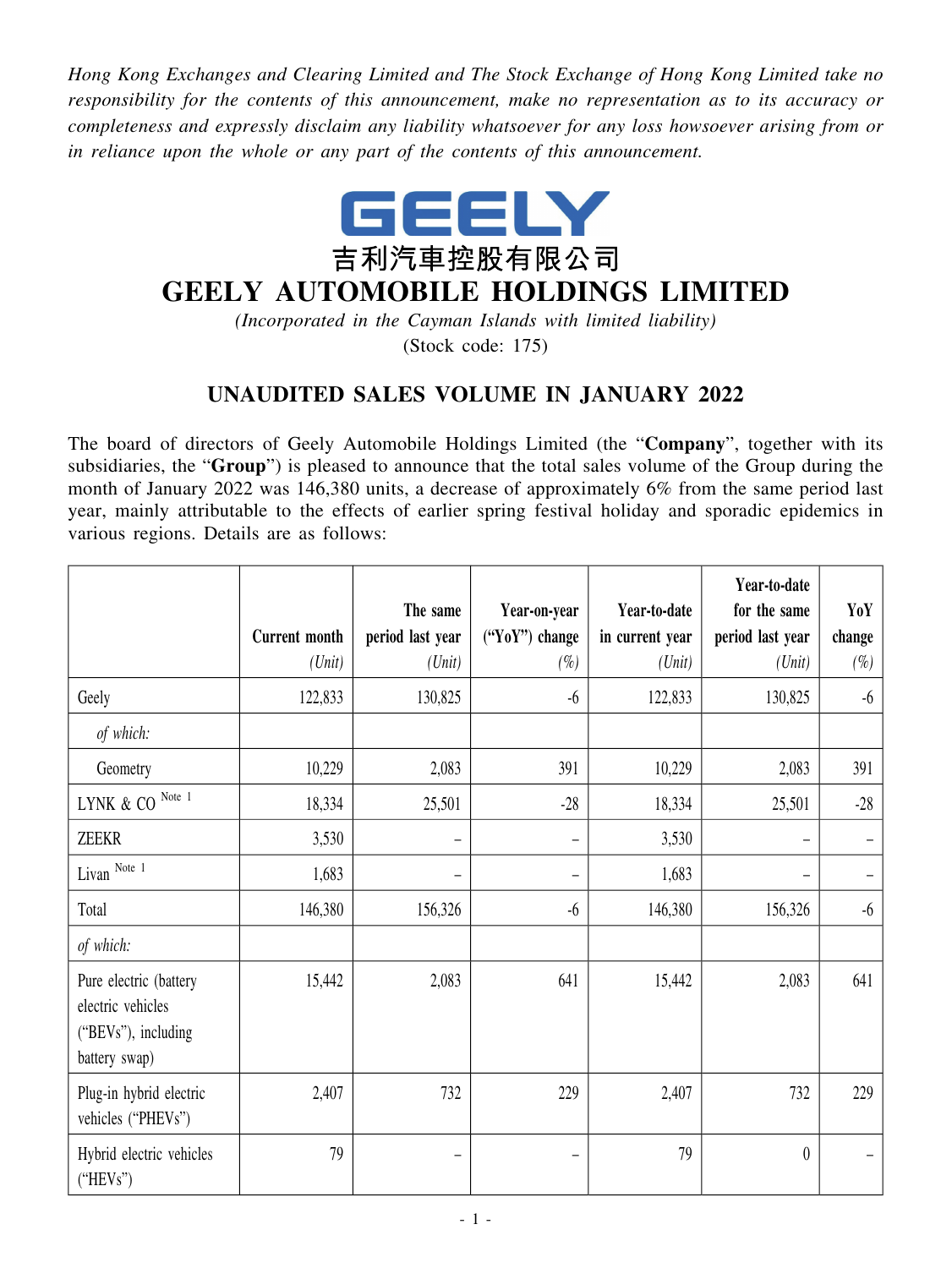|                                                            | <b>Current month</b><br>(Unit) | The same<br>period last year<br>(Unit) | Year-on-year<br>$("YoY")$ change<br>$(\%)$ | Year-to-date<br>in current year<br>(Unit) | Year-to-date<br>for the same<br>period last year<br>(Unit) | YoY<br>change<br>$(\%)$ |
|------------------------------------------------------------|--------------------------------|----------------------------------------|--------------------------------------------|-------------------------------------------|------------------------------------------------------------|-------------------------|
| By region:                                                 |                                |                                        |                                            |                                           |                                                            |                         |
| China market (excluding<br>Hong Kong, Macau and<br>Taiwan) | 132,490                        | 146,295                                | $-9$                                       | 132,490                                   | 146,295                                                    | $-9$                    |
| Export                                                     | 13,890                         | 10,031                                 | 38                                         | 13,890                                    | 10,031                                                     | 38                      |
| By vehicle category:                                       |                                |                                        |                                            |                                           |                                                            |                         |
| Sedans                                                     | 59,159                         | 60,823                                 | $-3$                                       | 59,159                                    | 60,823                                                     | $-3$                    |
| Sport utility vehicles<br>(SUVs)                           | 85,598                         | 93,827                                 | $-9$                                       | 85,598                                    | 93,827                                                     | $-9$                    |
| Multi-purpose vehicles<br>(MPVs)                           | 1,623                          | 1,676                                  | $-3$                                       | 1,623                                     | 1,676                                                      | $-3$                    |

Save as the sales volumes disclosed above, during the month of January 2022, 1,228 units of the Group's LYNK & CO-branded vehicles were delivered to its subscription customers in the European market under its innovative subscription<sup>Note 2</sup> model.

Please note that the figures disclosed in this announcement are unaudited and have not been confirmed by the Company's auditor and may be subject to adjustment and final confirmation. Shareholders and potential investors are advised to read carefully the financial results of the Group when it is published.

- *Note* 1: While the total sales volume does not correlate directly to the revenue the Group recognises during a particular period as it includes all sales volume of the Group's 50%-owned LYNK & CO's joint venture and 50%-owned Livan's joint venture on a 100% consolidated basis, the board of directors of the Company believes it is more indicative of the underlying demand of the Group's vehicles. For details of the Livan's joint venture, please refer to the Company's announcements dated 13 December 2021 and 24 January 2022.
- *Note* 2: Subscription means that customers use vehicles and ancillary services during the subscription service period through regular payment of vehicle subscription fees, including vehicle insurance, daily maintenance, data services, road assistance, etc.

By order of the Board of **Geely Automobile Holdings Limited David C.Y. Cheung** *Company Secretary*

Hong Kong, 10 February 2022